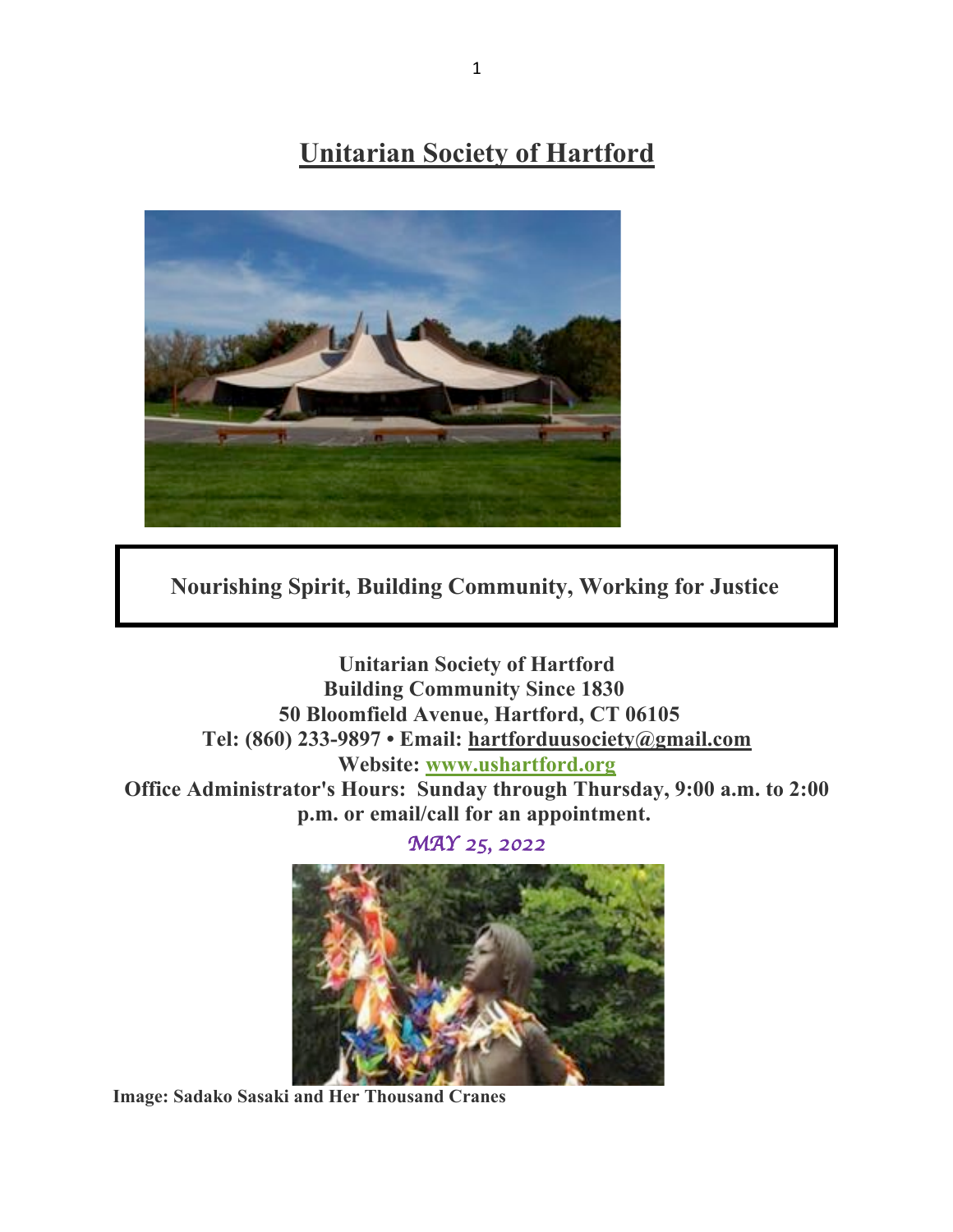### **May 29, 2022 10:30 a.m.**

### **"A Memorial Day Service: Remembering Peace"**

**Rick Tsukada, Pulpit Guest Sue Smolski, Worship Associate Sam Moffett, Director of Music Ministries Annie Witzler, Interim Religious Education Coordinator Buffie, Zoom & Coffee Hour Hostess Susan Hope, Usher Bill Simmons, Greeter Annie Witzler, Welcome Table**

**Chancel Art by Paula Bleck**

**10:30 a.m. Hybrid Worship Service Join us in ZOOM HERE. Closed captions are available. Meeting ID: 931 0388 7934 Passcode: 128493**

**11:30 a.m. – Coffee Hour will be immediately following services, in person and ZOOM**

> **You can also watch the Sunday service at https://vimeo.com/unitariansocietyhartford or on the USH Facebook page.**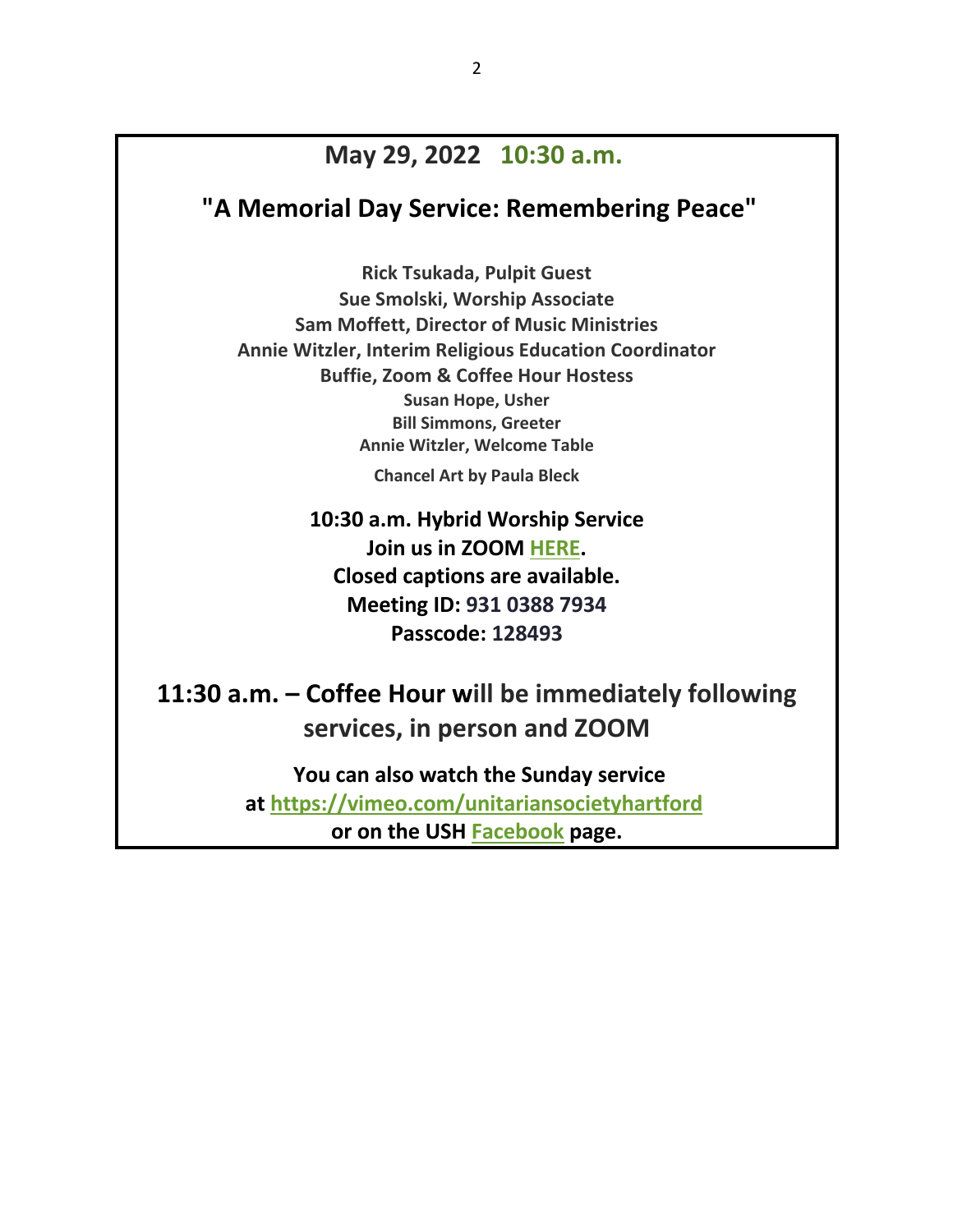

### **Are You Ready to Join USH?**

We will be holding a New Member Ceremony on Sunday, June 12 during the worship service. Please contact Carolyn Carlson at carlsoncjc@gmail.com or 860-

462-9757 if you would like to join our congregation at this time.

## *From The Board: Annual Meeting Summary*

[This is a *very brief* summary of our Unitarian Society's annual meeting which has held on Sunday, May 22, simply to recap the constitutionallyrequired business conducted along with a few remarks on the "state of the Society". We'll summarize a few more highlights next week.] Eve Pech, as President-Elect, opened the meeting, welcoming the congregation and thanking those who contributed to the effort of organizing and assembling people, food, information, technical arrangements. These included Annie Witzler for arranging a catered lunch; Brian Harvey for producing the annual report; our Sunday sextons Jaz and Noni Acevedo-Perez, along with the Newtons, for choreographing the set-up for lunch; and Nancy Kemmerer, Evan Williams, and Janice Newton for desserts.

Rob Spector, President, summarized some highlights from the year just past: the transition from Revs Cathy and Heather to hiring Rev. Terry Cummings as Interim Minister; moving from a pandemic-necessitated strictly online presence to hybrid services (and back to online... and back to hybrid...); our technical advances which have made streaming services and hybrid meetings possible; opportunities to gather, speaking and listening to our own and others' personal experiences of USH and our community.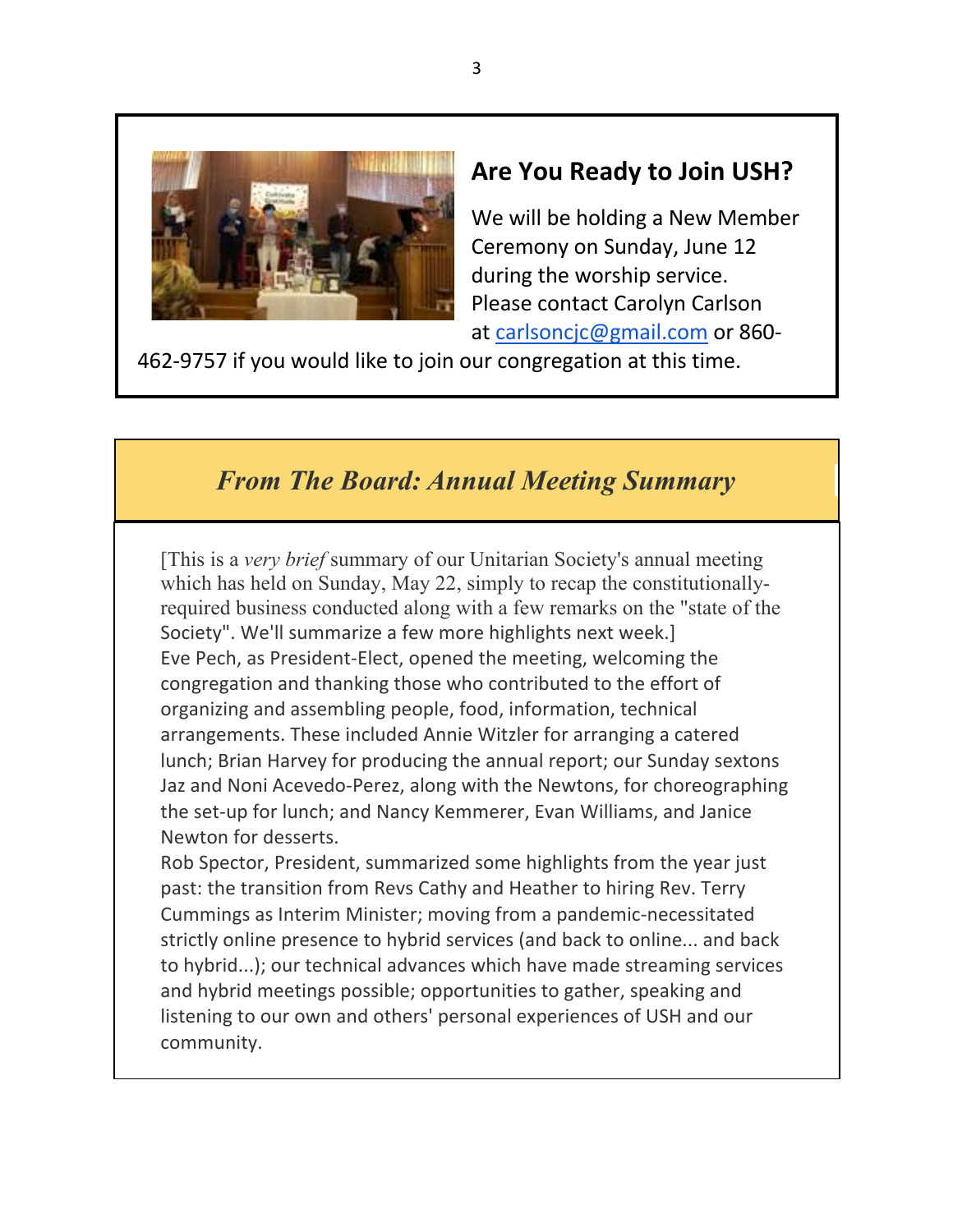Rob then segued into recent events. The Fact-Finding Team completed a detailed, comprehensive, and confidential report and submitted that to the Board. The Board then met twice in executive session, weighing the contents of that confidential report and developing thoughts on how to move forward. The following meeting, on Tuesday May 20 included Reverend Terry Cummings, along with her 'Good Officer' from the Unitarian Universalist Ministers Association (UUMA), and Joe Sullivan, our UUA Regional Representative. Following that meeting, Rev. Terry and the Board have mutually agreed that she would resign, and that the Board is presently working on the terms of that resignation\* and will soon begin a search for a minister to take over for next year.

Rob then recognized five long-time members for their consistent and enthusiastic records of volunteering talent and service to benefit our community (see below).

Candidates for election to Board of Directors positions were introduced and elected (unanimously, as far as one could tell):

- Eve Pech, President (one-year term)
- Dana Donovan, President-Elect (one-year term)
- Jon Covault, Treasurer (two-year term)
- Paul Cipriano, Chair, Council on Administration (two-year term)
- Tina Davies, Chair, Council on Community Within (two-year term)
- Judy Sullivan, Chair, Council on Social Justice (one-year term)

Additionally, Sarah Harmon McKenzie (Secretary) and Peter Meny (Chair, Council on Spiritual Life) will be serving the second year of their respective two-year terms.

To conclude, a motion was made and seconded for approval of minutes from the 2020/21 annual meeting; the minutes were approved, and we adjourned for lunch in Fellowsip Hall.

\* [*Editor's Note: Procedures involving future interactions between Reverend Terry and members of our congregation will be part of these terms, and will be available to us all once details have been worked out. Please remember, while the UUA does not govern the manner in which a congregation conducts its affairs, it does, through guidelines pertaining to ministerial fellowship, govern how clergy may interact with members of a congregation (from which these clergy have departed) if that clergy wishes to remain within ministerial fellowship.]*

#### **To view the 2021/22 Annual Report, navigate HERE:**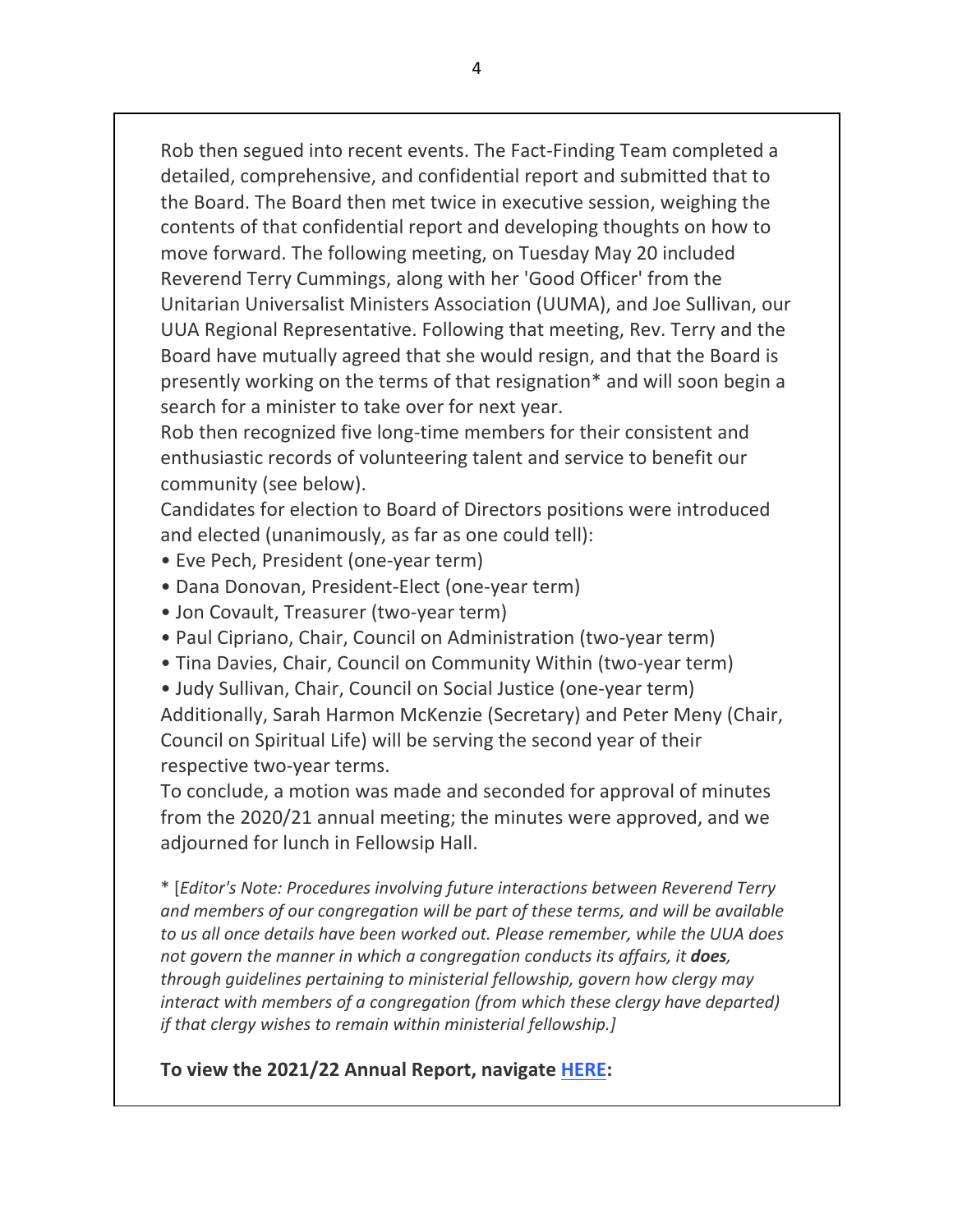## *USH Community*

### *2021/22 Exemplary Volunteers Recognized*

Creating and maintaining a community requires participation from *all* its members. Even those who, in the words of blind poet John Milton, "only stand and wait" contribute their presence and a sense of expectation that their needs are willingly met by those with the ability to do so. Because we *are* a community, service is deeply embedded in our culture. At USH, our great covenant reminds us "love is our spirit; service, our law".

We thus depend greatly on voluntary participationt in activities and tasks which help us thrive... caring for people and facilities, leading groups, planning events, spreading information, teaching children. The list goes on. There's a lot to be done, and the USH Board recognizes this.

A few years ago, the realization grew that while our community relies greatly on volunteers to keep us functioning, we as a body were *not* great at recognizing and honoring dedicated volunteers. A few 'thank you' notes had been sent. Annually, the congregation, en masse, was thanked from the pulpit. Sometimes, if an exceptionally active volunteer was moving to, say, Florida, that person would be feted and bade farewell with a cake and flowers. There existed no formal culture of institutional gratitude.

Sue Tenorio, at that time Chair for the Council on Administration, determined to bring attention to this gap. She, with Carolyn Carlson's help, proposed an annual award to recognize "exemplary volunteers" — a few members who historically and routinely answer calls to service when a need is apparent.

Here are the specifications:

Purpose: To demonstrate appreciation and recognition by the Board, of the valuable contributions of an individual member of the Unitarian Society of Hartford.

Selection criteria:

- USH Member
- Nomination by Board member(s), one person per member
- Recognition of **non-monetary** service
- Neither a current Board member nor a USH employee
- Service in a selected role or multiple roles for a minimum total of five years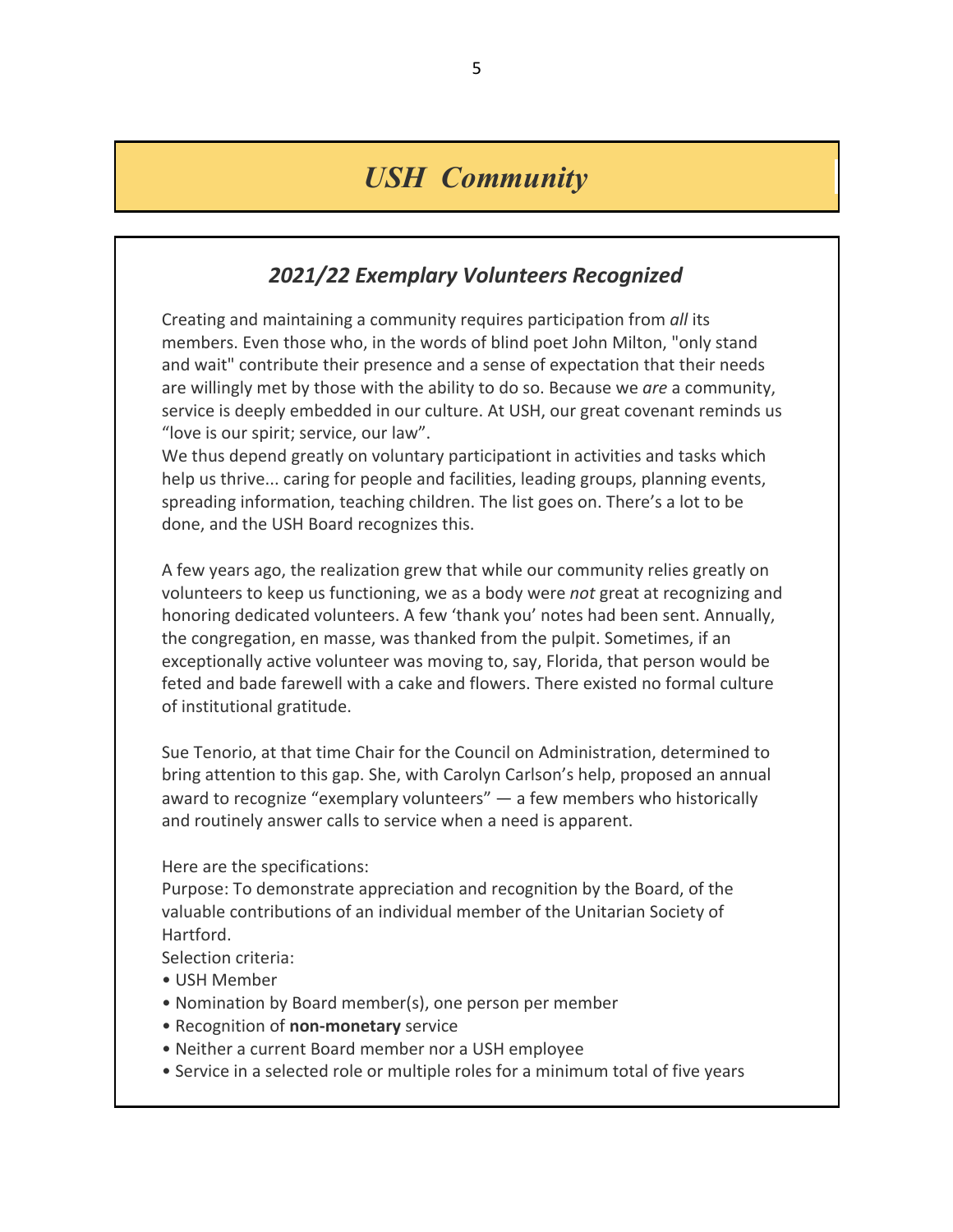- Delivery of exemplary service
- Active promotion of USH values
- Demonstrated dedication to completion of necessary tasks
- Sustained and successful engagement with the congregation.

#### Procedure:

• An individual Board member recommends, in a short written statement, a nominee, based on accomplishments and/or activities in service of USH

• A copy of the statement is reviewed by a subgroup of the Board, which selects a maximum of 5 individuals for presentation to the full Board

6

- A majority vote approval of each nominee is required
- Selected awardees are presented a certificate of Outstanding Service at the
- USH Annual meeting or other suitable opportunity.

There are a couple of critical distinctions to observe here: first, this is recognition and thanks by the Board... not by the ministers, not by the congregation. The Board is aware of, and publicly notices and expresses gratitude, for the person's outstanding service. Second, this is not a "retirement/gold watch/enjoy Florida" recognition... the person, in addition to a history of service, continues active involvement with our society. Further, qualifying service is not necessarily prominently visible. Several recipients have been known to "fly under the radar", participating not on the Board or on the chancel, but stepping forward when a need for some behind-the-scenes help presents.

For the 2021/22 year, our honorees were **Diane Cadrain, Helen David, Marye Gail Harrison, Ginny Hedrick, and Joe Rubin.** Certificates were presented on Sunday, May 22, at the annual congregational meeting. Outgoing President Rob Spector offered a short summary for each person, expressing deep gratitude on behalf of the Board.



Always an honor & a pleasure to deliver food on behalf of USH! I'll take time out of my schedule anytime to do so. This must've been at least 60 lbs of delicious food leftover from the annual meeting (sorry I missed it, but I did watch on FB).

When I first started seeking out other soup kitchens in Hartford to make deliveries to, I'd tell them that this was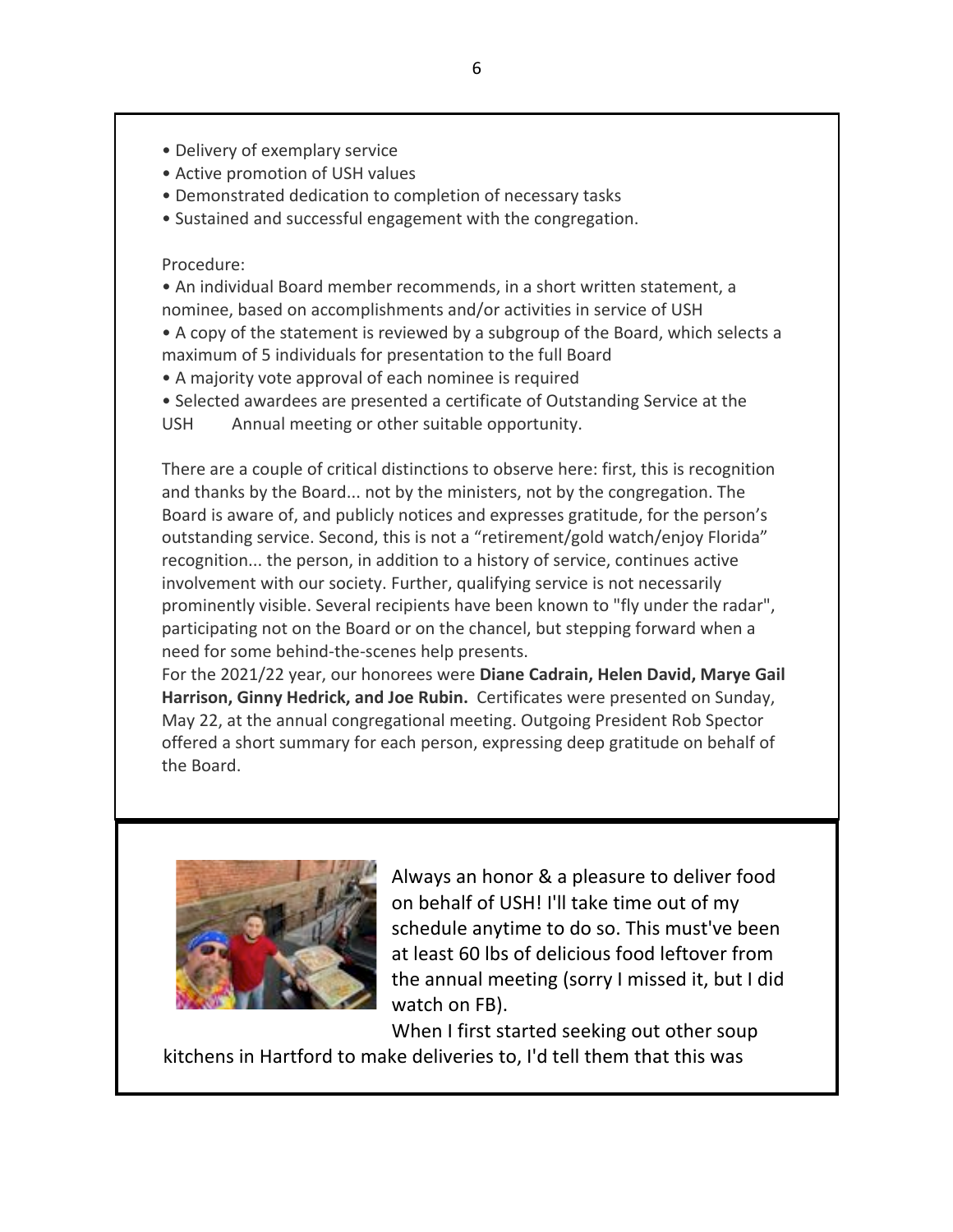from the Unitarian Society of Hartford. They'd ask, who? I'd repeat it & describe the building over by University of Hartford. Oh yeah, the spaceship building, they'd usually say. Now they know who we are, & they simply thank us. This is Alex from South Park Inn. He told me to tell the congregation *"This is amazing! Means a lot! Thanks so much!"*

 $~\sim$ IB

## *Did UU Know?*

## *Ambulatory Luminaries*

Have you noticed that the numerous rooms off the Ambulatory of our church are named after (you might have guessed) various Unitarian or Universalist luminaries? This is the seventh of several articles that will attempt to shine a light on who these



Ambulatory Luminaries were and why they merit the honor of being named to these locations. Read about the Ambulatory **here**.

# **Ralph Waldo Emerson, 1803 –1882 (Room 10)**

*by Toni Gold*

Ralph Waldo Emerson was an American essayist, lecturer, philosopher, abolitionist, and poet who led the Transcendental Movement of the mid-19th century. He was a champion of individualism; his ideas were disseminated through dozens of published essays and more than 1,500 public lectures across the United States. Like his father, he was an ordained Unitarian minister.

Emerson's emphasis on a universal soul flowing through individual souls had wide-ranging implications for students and religious seekers. The basic Calvinist idea still lingering in 1836 New England — of humanity's helpless dependence on God's grace — was superseded by the Transcendentalist doctrine of the God within each individual. Over time,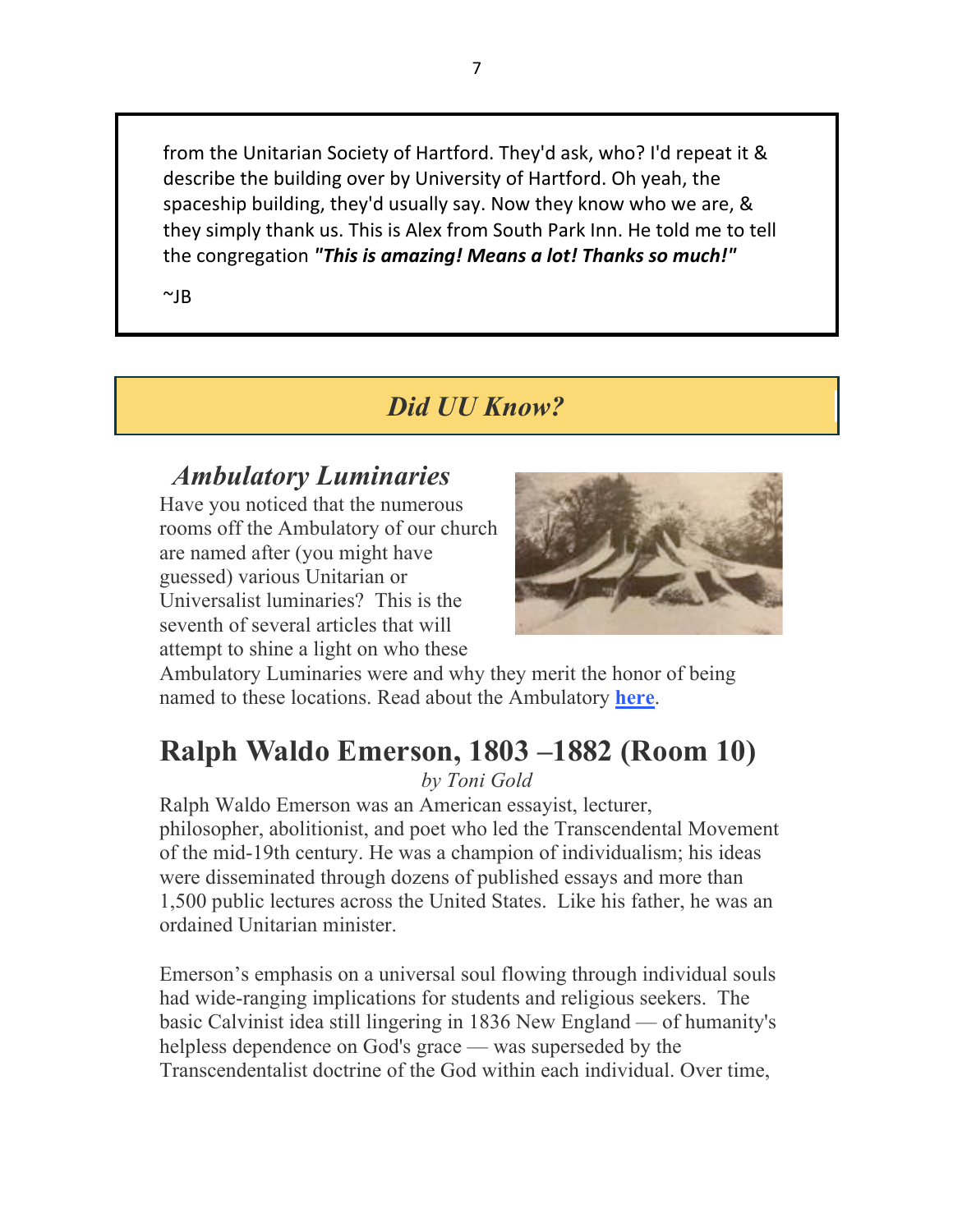this belief prospered, and Unitarianism became an independent denomination.

In September of 1836 Emerson anonymously published his first essay, "Nature." At about the same time, he met with several like-minded intellectuals for the beginning of the Transcendental Club — the beginning of a movement. A year later, women began attending meetings of the Transcendental Club. The group began the publication of its flagship journal, The Dial. Emerson used the journal to promote talented young writers including William Ellery Channing and Henry David Thoreau.

On July 15, 1838, Emerson was invited to Harvard Divinity School to deliver the school's graduation address, afterwards known as the "Divinity School Address". In it, Emerson discounted biblical miracles and proclaimed that, while Jesus was a great man, he was not God: historical Christianity, he said, had turned Jesus into a "demigod, as the Orientals or the Greeks would describe Osiris or Apollo". His comments outraged the establishment and the general Protestant community. He was denounced as an atheist and a poisoner of young men's minds. He was not invited back to speak at Harvard for another thirty years. In May 2006, 168 years after Emerson delivered his "Divinity School Address", Harvard Divinity School announced the establishment of the Emerson Unitarian Universalist Association Professorship.

In 1841 Emerson published Essays, his second book, which included the famous essay "Self-Reliance". It gained favorable reviews in London and Paris; the book and its popular reception, greater than any of Emerson's previous contributions, laid the groundwork for his international fame.

In 1851 Emerson denounced the Fugitive Slave Act. He wrote in his diary: "This filthy enactment was made in the nineteenth century by people who could read and write. I will not obey it." He believed in immediate emancipation of the slaves.

For Emerson, slavery was a moral issue, while equality of the races was a separate issue that he tried to analyze from a scientific perspective based on what he believed to be inherited traits. However, his ideas changed when he became more involved in the abolitionist movement. In much of his later work, Emerson seems to allow the notion that different European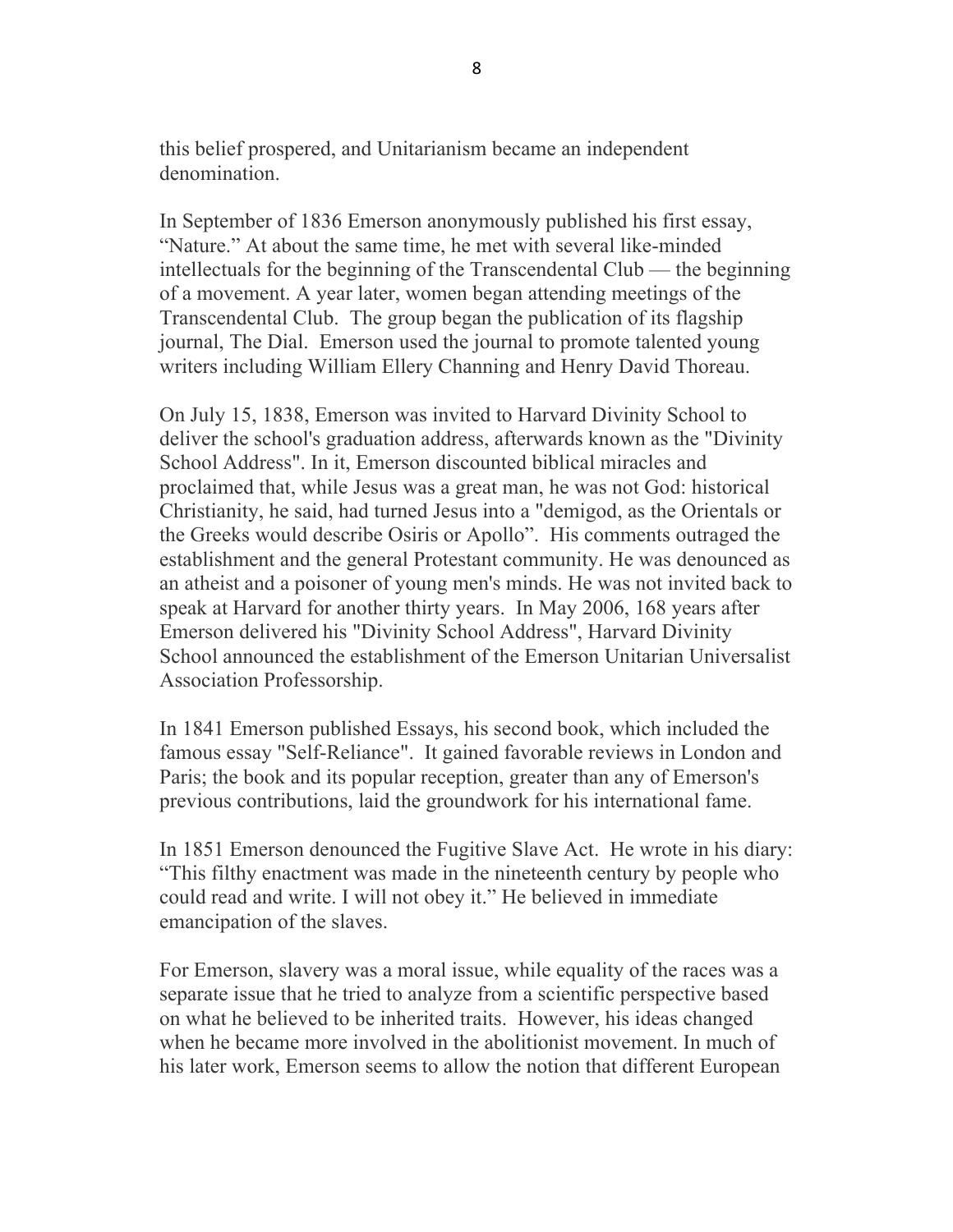races will eventually mix in America. This hybridization process would produce a superior race that would lead to the superiority of the United States.

The major tenets of Transcendentalism have persisted and become fundamental to American thought. The most important of these is the affirmation of the right of individuals to follow truth as they see it, even when contrary to established laws or customs. This principle inspired not only the nineteenth-century abolitionist movement, but also the twentiethcentury civil rights and conscientious objector movements.

\*\*\* Further *Did UU Know?* articles may be found **here**.

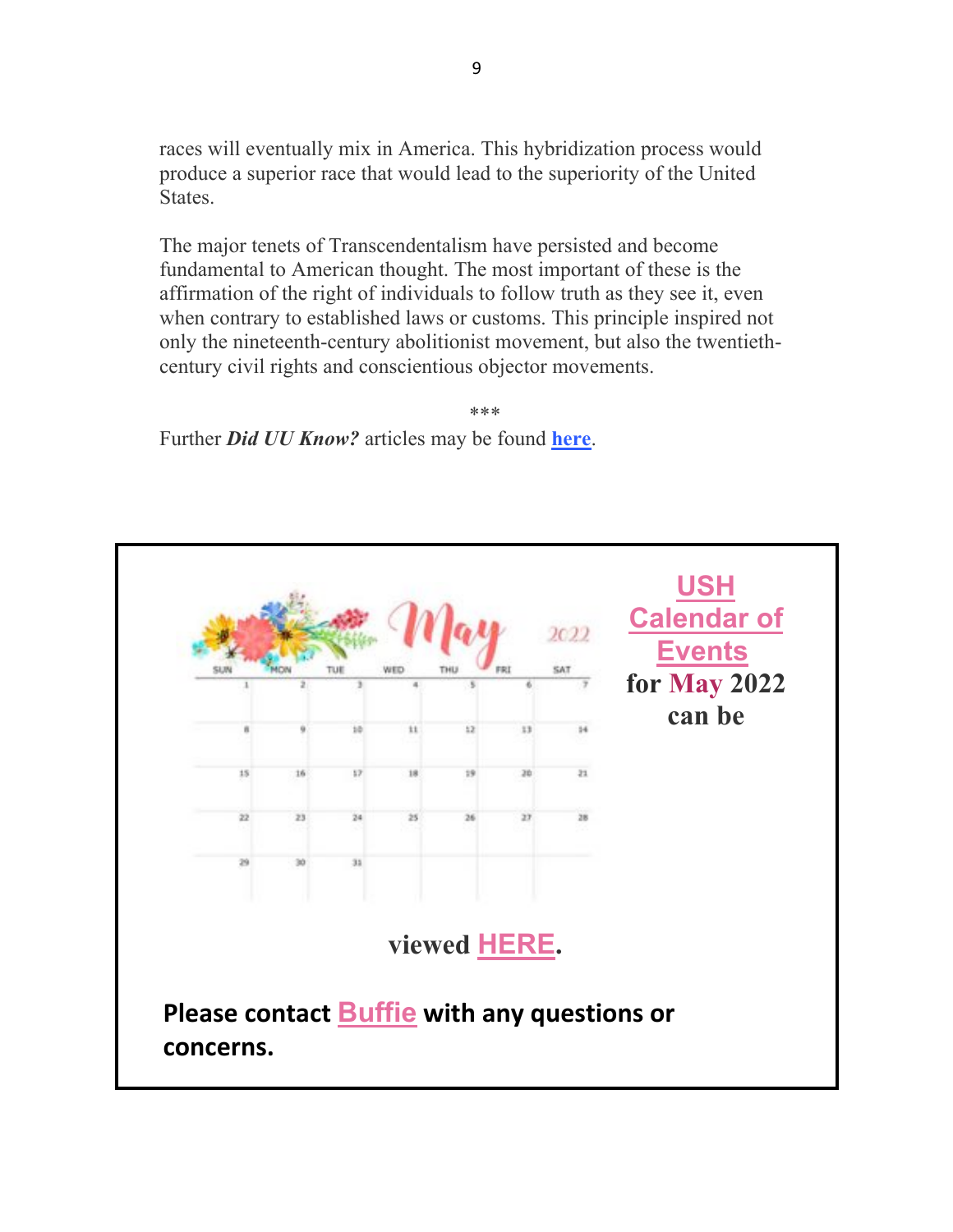## *Social Justice*

### **OUR GOOD NEIGHBORS**

USH'S Good Neighbor Offering in May will be donated to the Hartford chapter of PFLAG — a support group for parents, families, friends, and allies united with LGBTQ+ people for support,



education and advocacy. Monthly meetings in Harford are held on the third Wednesday, and in Manchester they're held on the first Tuesday of the month.

"Through support, education, and advocacy, PFLAG Hartford works to make make our community a healthier, more well-informed, safer, fairer, and happier place for LGBTQ+ people, their families, and their loved ones." You can learn more about PFLAG Hartford on Facebook.

On Sunday, May 29th, Lindsey Pasqual will join us, representing PFLAG, and will give a brief overview of their work. Since May 29th is Memorial weekend, it is possible that there will be a small turnout for service. For that reason we will be collecting for the GNO both on May 22 and May 29... half the proceeds from the collection on each Sunday will be donated to PFLAG and the other half will go to USH. As always, you can designate the total amount of your check or online donation for your pledge here, or to the Good Neighbor Offering as you choose... simply write "pledge" or "PFLAG" in the memo line to indicate your preferred destination. Undesignated offerings will be split evenly between the two recipients. Please be a generous as you are able to support this valuable and worthy cause.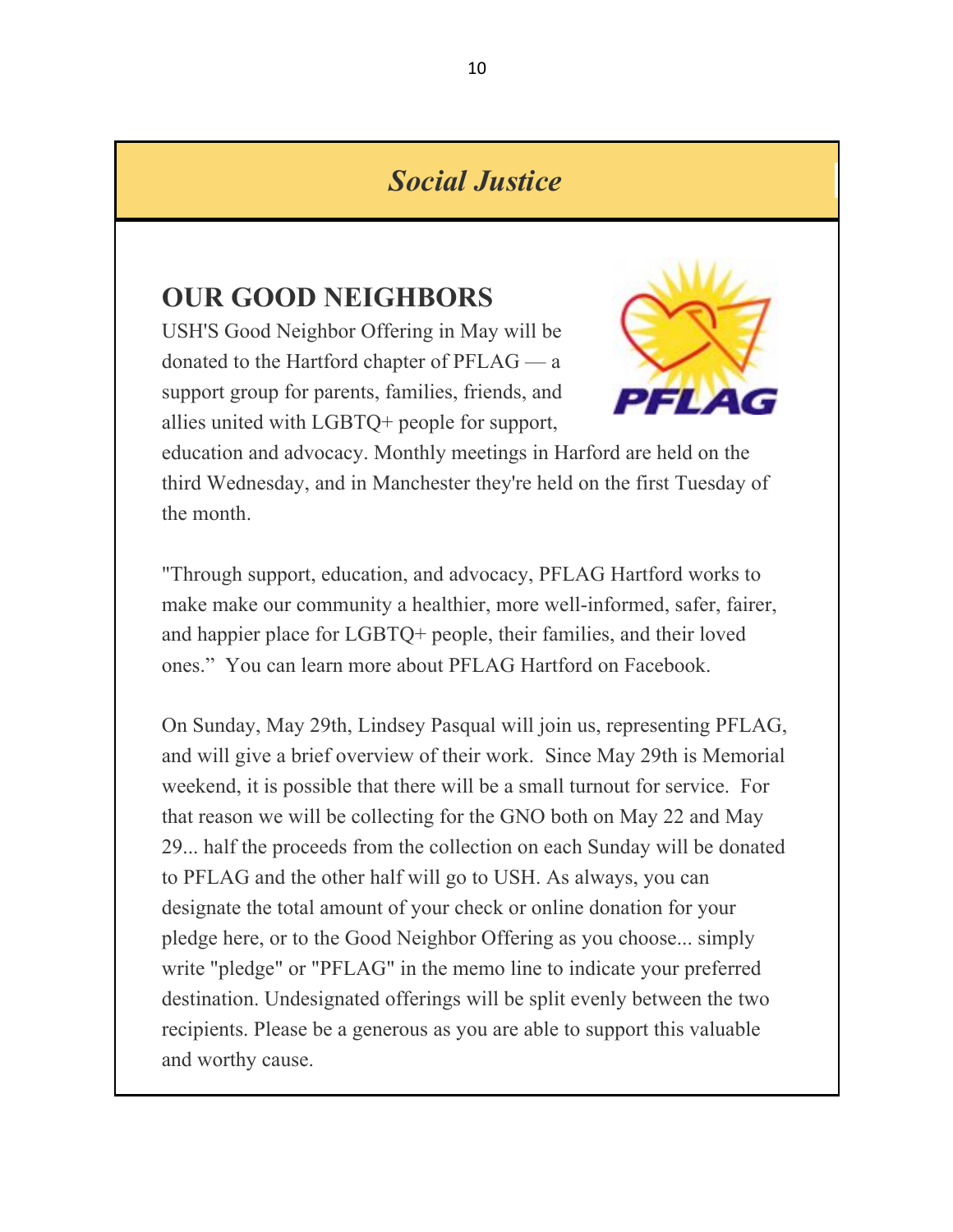**The West Hartford Food Pantry needs this week: Canned fruit/applesauce Rice – 1 lb packages Pasta and sauce Baked beans Canned pasta ("spaghettios") Please deliver to West Hartford Town Hall** *Thank you, Diana Heymann*

*Meeting House Presents*

**Thank you all for joining our Spring Series at USH. Please see the latest spring concert videos at the links below and be sure to stay tuned for our next engaging series of talented artists!**

**Irish Jigs ~ Sean Heely & Beth Patterson - YouTube**

**Oran eile don Phrionnsa - Sean Heely & Beth Patterson - YouTube**

Laura and Paul Cipriano Meeting House Presents, Unitarian Society of Hartford **http://www.ushartford.com/nourishing-spirit/music/meetinghousepresents/**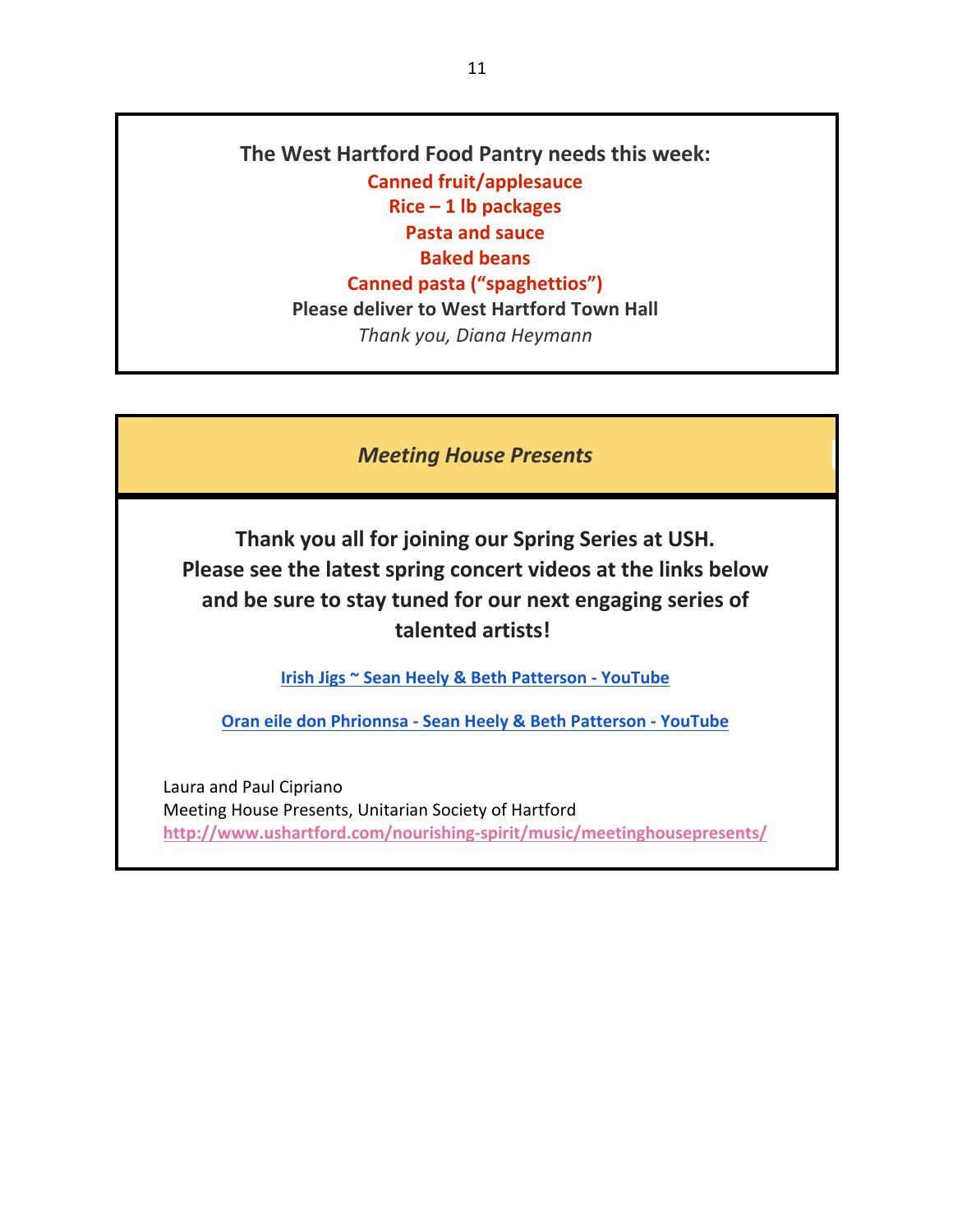

#### *Programs & Events*

#### **Meetings, Events, Programs**

#### **HARTFORD GAY MEN'S CHORUS**

**presents Singing From the Heart of Hartford, Saturday June 4, 8 p.m. and Sunday, June 5, 3 p.m. AEtna Theater at the Wadsworth Atheneum. Tickets: \$45 and \$30. Purchase tickets online at: HGMC.ORG/EVENTS-TICKETS**

**The USH Book Club: Meets monthly, on the 2nd Thursday, 2:30 – 4:30 pm, via Zoom. All adults in the USH community are welcome. Please contact Ginny Allen at fiddlenurse1@gmail.com if you'd like more**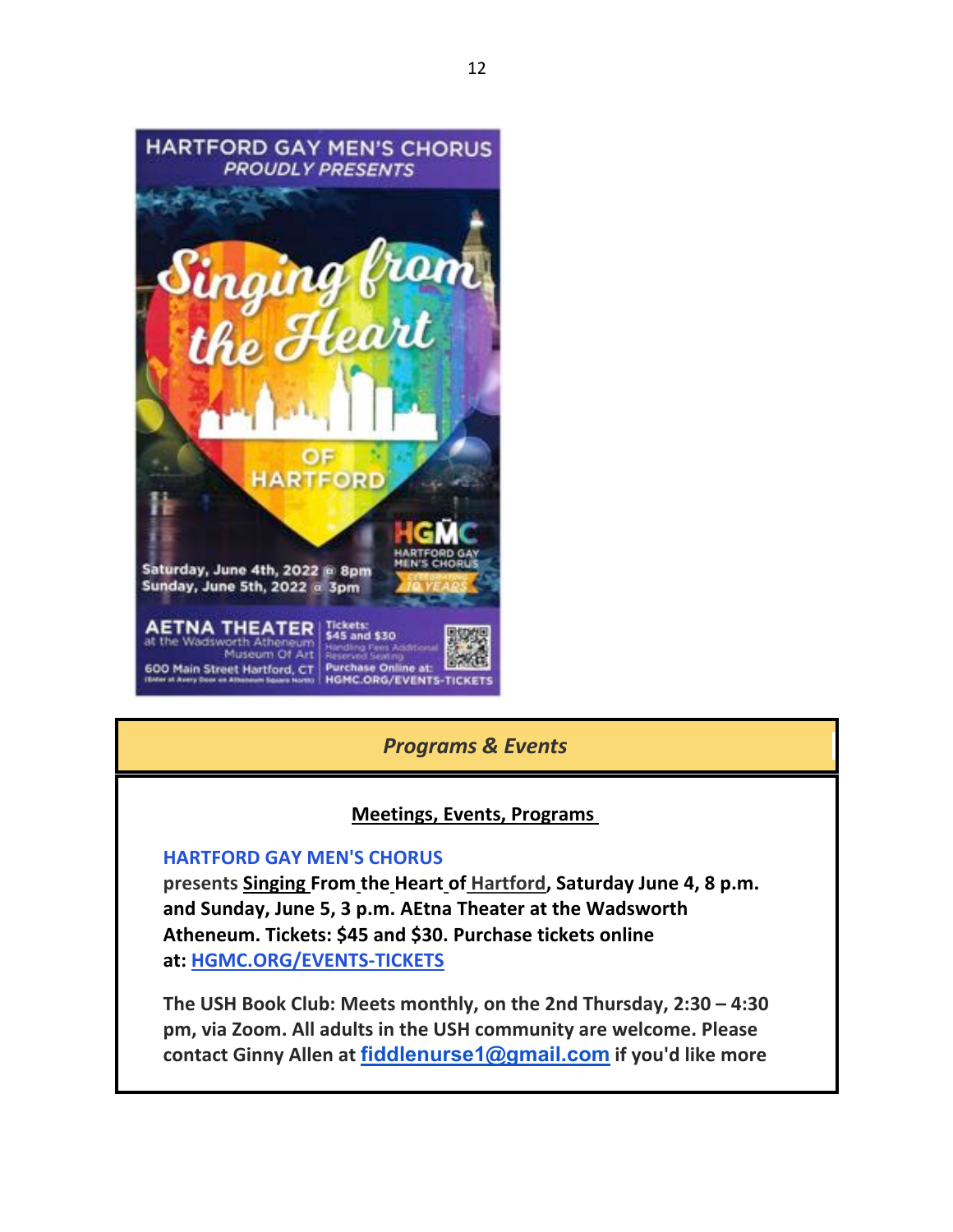**information or if you want to join. An email with Zoom link will be sent a day or two before the meeting. Book Selections 2022**

June 9 – *The Hellfire Club* – Jake Tapper July 14 – *Hamnet* – Maggie O'Farrell August 11 – *The Vanishing Half* – Brit Bennett

#### **20's/30's Group: If you would like to join, please email Tara Cote at tcote11@gmail.com.**

#### **Disability Support Group:**

This group meets online the first Saturday of each month at 10:30 a.m. The zoom link is sent a few days prior to the meeting. In this group participants discuss the challenges of physical disability (chronic illness, chronic pain, impaired senses, impaired mobility) and emotional pain (loss, mental illness) and the stresses of caretaking a loved one. What is said in the group stays in the group. Email **Gloria Bent** for more information at **bentgloria@gmail.com or call at 860-904-7768.**

### *Caring Network*

**From the USH Caring Network:** Please inform the Caring Network of needs, or volunteer your services. If you know of any member or friend experiencing some difficulty, please contact **Janice Newton** at **janicecnewton@gmail.com** or any member of the Caring Network so we can provide some assistance. A wide range of community services is also available to those in need by calling the Community Info Line at 211.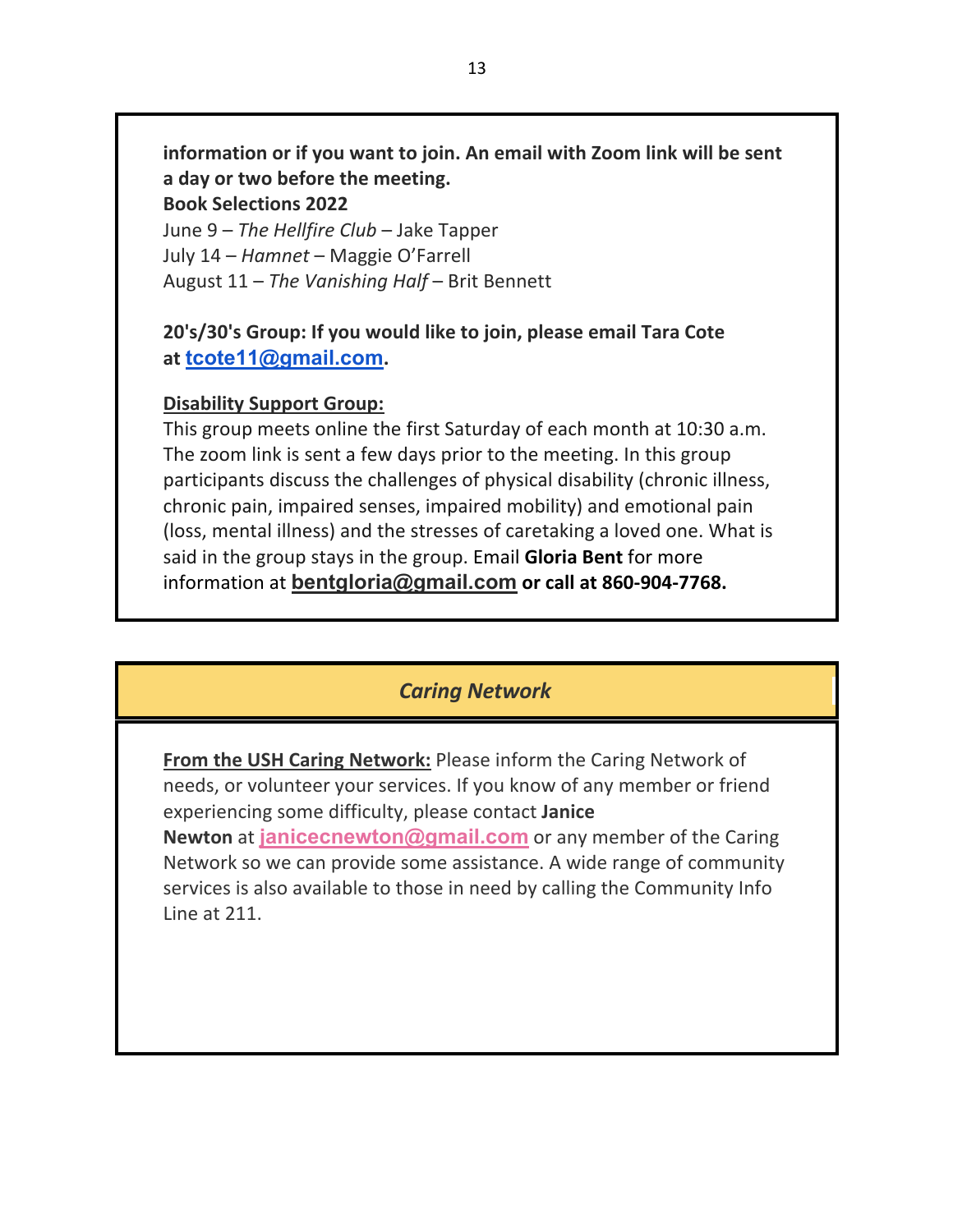# *In & Around Greater Hartford*



**The Elizabeth Park Conservancy** will present four free outdoor summer concerts on the **Rose Lawn**. In collaboration with the West End Civic Association, the Park presents three outdoor

movies during the summer, and the Connecticut Ballet presents the annual Marge Wilder Tribute Performance on a Saturday in July. See event information **HERE** Image: elizabethparkct.org

#### **Your 2021-2022 USH Board of Directors**

**Rob Spector: President Eve Pech: President-Elect Bob Hewey: Treasurer Sarah Harmon McKenzie: Secretary Peter Meny: Spiritual Life Council Chair Jon Covault: Administration Council Chair Dana Donovan: Social Justice Council Chair Tina Davies: Community Within Council Chair**

 **The next board meeting is Tuesday, June 14, 6:30 p.m. via ZOOM.**

The latest financial reports for **FY Nov-Dec 2021** have been posted, click **HERE** to view.

The **2021/22 Annual Report** is available **HERE**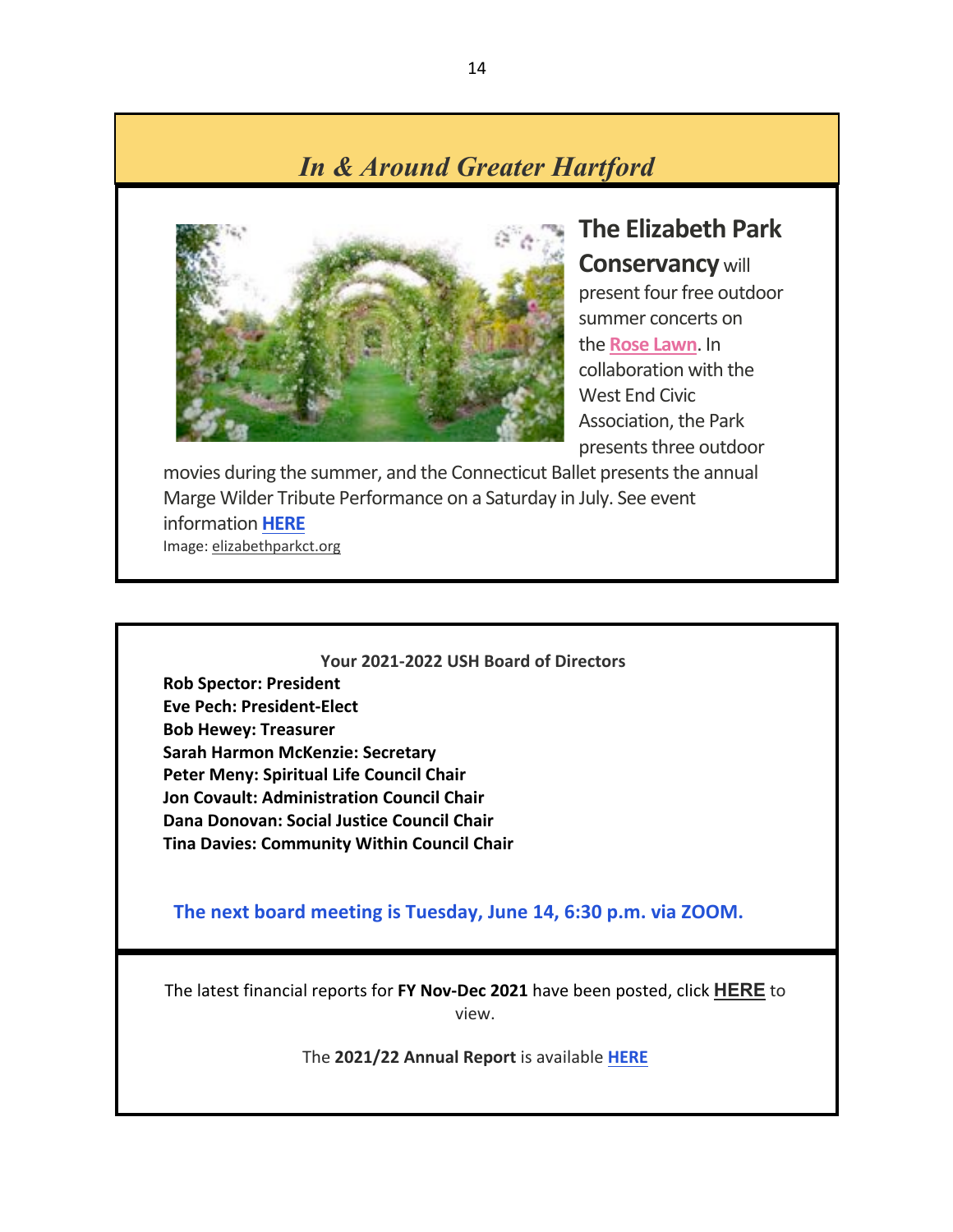The Board Meeting minutes for **April 2022 h**ave been posted. To view the USH Directory, Reports, meeting minutes and other church business information online, click **HERE**. Contact Buffie Pinney at hartforduusociety@gmail.com for the username and password.

**Missed Last Week's Enews? Click Below: http://www.ushartford.org/nourishing-spirit/newsletters/ See Articles and News for USH and the Surrounding Area you may have missed or find a link to the USH Facebook Page HERE.**

**Please consult our Online Calendar regularly for all upcoming events coordinated by the Unitarian Society of** 

**Hartford: www.ushartford.org/events/**

**To submit a Calendar Request (also for an online USH Zoom Room gathering) click HERE.**

**E-News Contributors please take note: The deadline for USH E-News submissions is** *Tuesday at 12 Noon***. Please include the dates that your submission should be included in the 'Subject' field. Announcements about upcoming events typically appear for two consecutive weeks maximum, unless other arrangements have been made with the editorial team.**

#### **USH Staff: http://www.ushartford.org/staff-members/**

Sam Moffett, Director of Music Ministries **smoffettuu@gmail.com** | 860-233-9897 ext. 108

Annie Witzler, Interim Religious Education Coordinator **re4ush@gmail.com** | 860-233-9897 ext. 104

Bob Hewey, acting Bookkeeper - Office or Phone by Appointment **ushtreasurer50@gmail.com** 860-233-9897 ext. 102

Buffie Pinney, Office Administrator & Building Rentals **hartforduusociety@gmail.com** | 860-233-9897 ext. 100